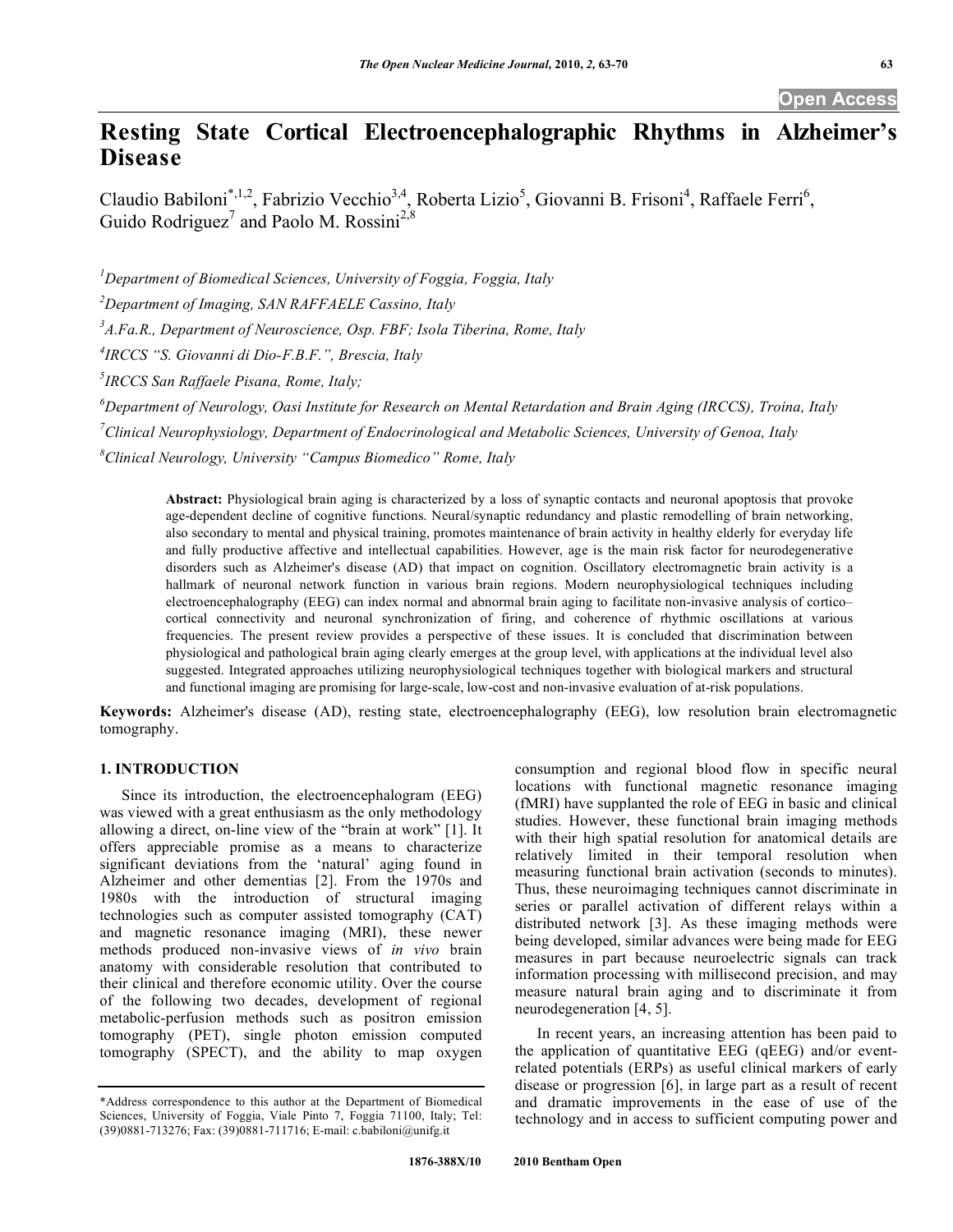the algorithms necessary for rapid processing of very complex raw datasets. Examples of recent technological advances include a reduction in the size (and portability) of EEG amplifiers and the development of high-density array nets that do not require skin abrasion to place with low impedance. A positive ERP peaking 600 ms after the zerotime of stimuli to be encoded (P600) has been reported to be impacted in patients with mild cognitive impairment (MCI) and Alzheimer's disease (AD) [7, 8]. Furthermore, a positive ERP peaking 300 ms after the zerotime of oddball stimuli (P300) has been reported to be impacted in dementia [6]. Thus, theoretical and empirical support exists for the application of ERPs as a measure of individual variation of cognitive function along pathological aging [9]. However, recording of ERPs requires a peculiar set up between the stimulation device and EEG machine, about 40-60 minutes of time for the exam in a patient, and technicians able to carry out engaging experimental conditions. In this regard, recording of resting state EEG rhythms represents a procedure much easier and rapid that does not require stimulation devices.

 The present review outlines the impact of EEG techniques for the measurement of physiological and pathological brain aging and attempts to provide a reasonably comprehensive analysis of brain aging by the analysis of resting state EEG rhythms in elederly subjects with various degrees of cognitive decline. Its major goal is to highlight the emerging neurophysiological findings to determine whether these techniques provide sufficient innovative and potentially useful information for the assessment of normal aging and dementia, both at a groupand single-subject level.

#### **2. ADVANCED EEG TECHNIQUES**

 Advanced EEG analysis techniques can illustrate changes in specific rhythms oscillating at various frequencies over time, provide quantitative measurements of individual rhythms, and allow control over the contribution of volume currents from far-field generators [10, 11]. Hence, EEG signals generated from extracerebral sources (e.g., electrocardiogram, electromyogram, electroretinogram, eye movements etc.) can be isolated from those produced by the brain, with a direct measure of the recorded neuroelectric signals [11]. EEG coherence or synchronicity of rhythmic signals from separate electrodes in different frequency bands generated in different cortical areas can also be measured. The spatial resolution of the signals has been reduced from about 7 to 2 cm by applying surface Laplacian estimation with a regularized 3D spline function, which reduces the low spatial EEG frequencies contributed by volume conduction and eliminates electrode reference influence [12-15]. Compared to other linear or nonlinear modelling analysis techniques of cortical sources of EEG–MEG, surface Laplacian estimation provides a rough representation of the neural currents without an explicit model of the generators (i.e., shape, number, location) by using a model of the head as a volume conductor [12, 13]. However, surface Laplacian methods cannot disentangle the activity of two spatially adjacent cortical zones such as primary somatosensory and motor areas that are contiguous across the central sulcus or deep cortical sources in secondary somatosensory and insular cortices. Surface Laplacian estimation also is

unreliable when computed at the borders (i.e., temporoparietal electrodes), and its maxima often do overlie cortical sources of EEG potentials, since the influence of tangential relative to radial oriented generators is greater [12, 13, 16].

 Spectral coherence analysis indexes the temporal synchronization of two EEG time series among electrodes in the frequency domain and permits characterization of linear functional cortico–cortical connectivity. In general, decreased coherence reflects reduced linear functional connections and information transfer (i.e., functional uncoupling) among cortical areas or modulation of common areas by a third region. In contrast, coherence increase is interpreted as augmented linear functional connections and information transfer (i.e., functional coupling), which reflects the interaction of different cortical structures for a given task. Finally, the direction of the information flow within the EEG rhythms between pairs of electrodes can be estimated by a direct transfer function (DTF) [17-22].

 Source reconstruction of the electromagnetic brain scalp signals can be achieved *via* different methods. Relevant literature on brain aging is particularly linked to the use of low-resolution electromagnetic tomography algorithm (LORETA) technique that computes 3D linear solutions from multi-channel input to localize generators in the brain from the EEG field distribution on the scalp by employing a three-shell spherical head model of the scalp, skull, and brain compartments [23-25]. Source analysis is reference free, since the same source distribution is obtained for EEG data referenced to any electrode including a common average. It can be also used from data collected by low spatial sampling (e.g., 19 electrodes) when cortical sources are estimated from resting EEG rhythms [26-29]. LORETA solutions consist of voxel z-current density values that are used to predict EEG spectral power density at scalp electrodes. A normalization method yields current density at each voxel for the power density averaged across all frequencies (0.5–45 Hz) of electromagnetic brain rhythms and voxels of the brain volume.

### **3. RESTING STATE EEG RHYTHMS AND PHYSIO-LOGICAL AGING**

 Resting state EEG rhythms typically change across physiological aging, with gradual modifications in spectral power profile indicating a pronounced amplitude decrease of alpha (8-13 Hz) and a global "slowing" of the background EEG, wich increases in power and topographic location in the slower delta  $(2-4$  Hz) and theta  $(4-8$  Hz) frequency ranges [30-33]. A recent study in a large sample of healthy subjects ( $N = 215$ , 18–85 years) confirmed an age-dependent power decrement of low-frequency alpha rhythms (8–10.5 Hz) in parietal, occipital, and temporal regions, as well as a decrease of occipital delta power [34].

 Aging effects on parieto-occipital alpha rhythms presumably reflect the activity of dominant oscillatory neural network in the resting awake brain. This activity is modulated by thalamo–cortical and cortico–cortical interactions facilitating/inhibiting the transmission of sensorimotor information and the retrieval of semantic information from cortical storage [35-37]. Low frequency alpha is primarily related to subject's global attentive readiness, whereas high-frequency alpha reflects the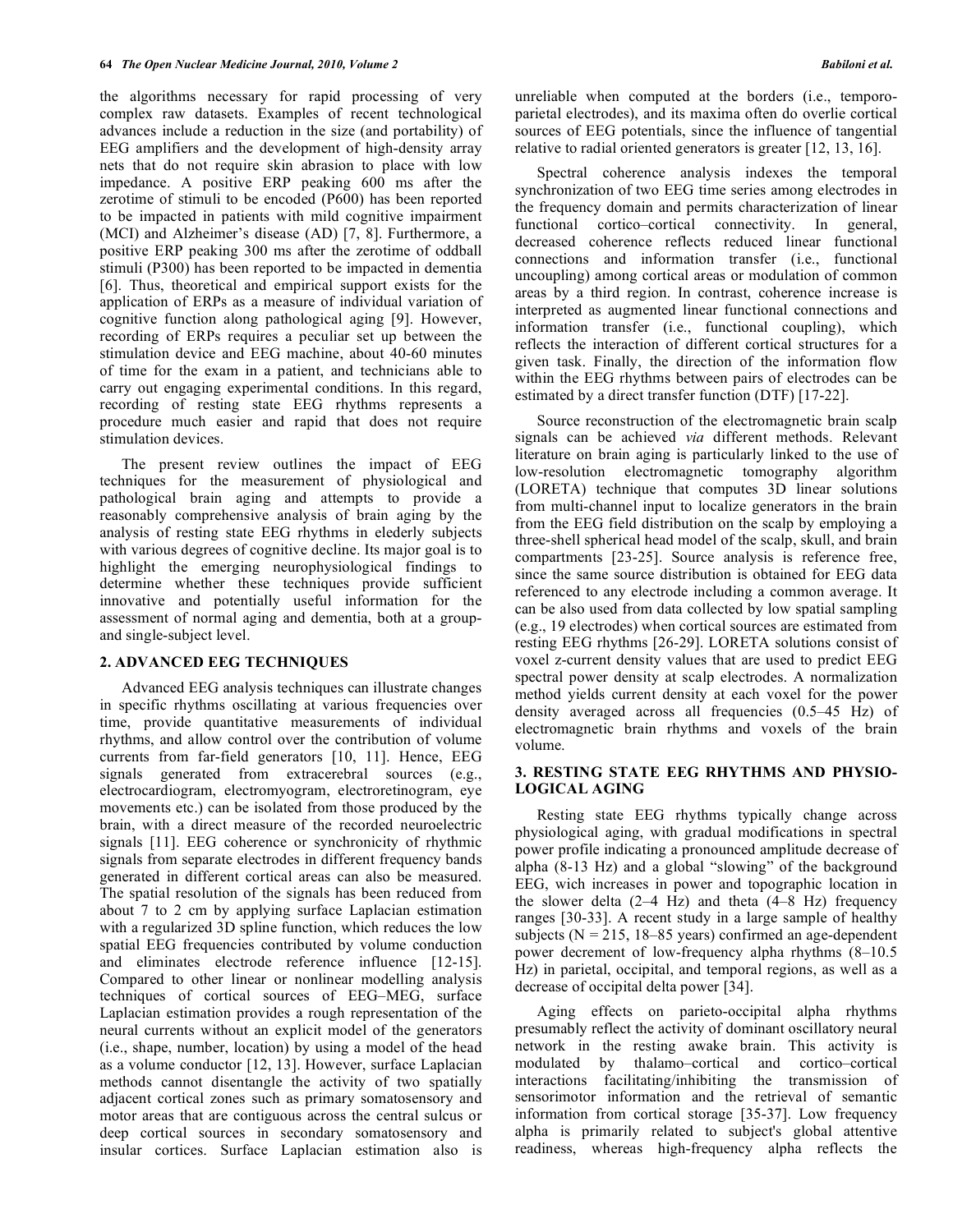oscillation of specific neural systems for the elaboration of sensorimotor or semantic information [33, 38, 39]. Over the course of "natural" aging, the power decrease of the occipital alpha rhythms might be associated with changes in the cholinergic basal forebrain system function, which sustain the excitatory activity in the cholinergic brainstem pathway [40].

 Neuroelectric output does not scale linearly with inputs received, so that assessment of nonlinear EEG interactions is important, as this method can provide information on the strength, direction, and topography of the interdependencies. Spatial organization of nonlinear interactions between different brain regions has been investigated to compare anterior–posterior intrahemispheric and left–right interhemispheric interactions across physiological aging. Differences were found in the rates of interdependencies between the left pre-frontal and the right parietal regions between young and elderly, suggesting that the aging brain engages right parietal region to assist the pre-frontal cortex [41].

## **4. RESTING STATE EEG RHYTHMS AND DEMEN-TIA**

 Dementia is one of the most frequent chronic diseases of the elderly. Its prevalence increases with age and affects nearly 30% of all octogenarians [42] with heavy social costs and impact on family and caregivers. Neuropathological hallmarks indicating Alzheimer's dementia (AD) include brain cortical and subcortical atrophy leading to ventricular enlargements primarily due to neuronal loss in the temporal and parietal structures. Microscopic signs include neurofibrillary tangles (intracellular aggregations of tau protein filaments) and amyloid plaques (extracellular aggregates of amyloid beta-peptides) that are particularly concentrated in the hippocampus, entorhinal cortex, and post-central parietal neocortex [43]. Tangles are mainly found in hippocampal and parahippocampal limbic structures, whereas extensive diffuse and neuritic amyloid plaques – circumscribed by proinflammatory and proapoptotic reactions – form deposits throughout the cortex [44]. A progressive decrease of use-dependent synaptic plasticity and of interneuronal connectivity and its association with the degree of dementia is considered the neurophysiological hallmark of brain aging [45]. However, in pre-clinical conditions plastic compensatory remodelling appears to continue that maintains neural function, such that the neuronal and synaptic death may occur in the absence of dementia symptoms for an unknown duration, possibly for years or decades.

 When compared to the resting state EEG rhythms of healthy normal elderly (Nold) subjects, AD patients evince high power for delta and theta and low power for posterior alpha  $(8-12 \text{ Hz})$  and/or beta  $(13-30 \text{ Hz})$  frequencies  $[28, 46-12 \text{ Hz}]$ 50]. Some of these EEG changes could discriminate among different dementia diagnoses, as a strong decline of posterior slow-frequency alpha sources appears specific for mild AD group compared to the vascular dementia, fronto-temporal dementia and normal elderly groups. In addition, abnormal wide amplitude of the theta sources characterized cerebrovascular dementia patients [28]. EEG abnormalities were associated with altered regional blood flow/metabolism and

with impaired global cognitive function as evaluated by mini-mental state examination (MMSE) [49, 51-53].

 Of note, early stages of AD (even preclinical) are typically associated to slowing down of resting occipital alpha rhythms, namely a decrease of the individual alpha frequency (IAF) peak in power density [54]. Therefore, the IAF should be always taken into account in EEG studies in AD subjects, since power changes in theta and alpha bands might be dependent phenomena. Furthermore, the conventional partition of EEG power into many conventional frequency bands allows the comparison of the results with those of most of the field studies but may prevent the separation of independent EEG rhythms or sources.

Genetic risk factors such as Apo-E  $\varepsilon$  4 alleles are associated with abnormalities of resting state EEG rhythms in AD [55-58] with relatively specific EEG measures.

Compared to AD patients with  $\varepsilon$ 2 and  $\varepsilon$ 3, AD patients with  $\varepsilon$ 4 demonstrated faster theta and lower beta spectral power [56]. Furthermore, the AD patients with  $\varepsilon$ 4 were characterized by higher theta power and lower beta power at baseline, whereas they had higher delta power and lower alpha power at 3 years at follow-up [57]. Moreover, AD patients with  $ApoE$   $\varepsilon$ 4 has been related to selective decrease in functional cortico–cortical connectivity, which was suggested by the reduction of right and left temporoparietal, right temporofrontal, and left occipitoparietal alpha coherence [55]. Thus, genetic risk factors for AD are combined with relatively specific EEG measures.

 EEG power per se does not capture one of the main features of AD, namely the impairment of functional neural connectivity. It has been reported that AD patients present a reduced linear coupling of resting state EEG rhythms among cortical regions, as revealed by spectral EEG coherence [55, 59-63], suggesting a linear temporal interdependence of coupled EEG rhythms from simultaneously engaged neural sources. Such findings imply that functional coupling of cortical rhythms is modulated by cholinergic systems, and that a decrease of cortical EEG coherence may be a finegrained marker of AD, since it is characterized by defective basal forebrain cholinergic inputs to cortex and hippocampus [64].

 Most EEG studies of AD have reported a prominent decrease of alpha band coherence [45, 55, 58-63, 65-67]. This result also has been found to be associated with ApoE genetic risk, which is hypothesized to be mediated by cholinergic deficit [55]. However, delta and theta band coherence changes in AD is not homogeneous, as some studies demonstrate a decrease of slow-band EEG coherence, whereas others find an increase [59, 63, 65, 68]. To improve the functional coupling evaluation EEG and MEG data have been analyzed with procedures inspired by the theory of nonlinear dynamics, which provide a measure of signal dynamic coordination [69]. AD patients produce a nonlinearly defined "complexity", which is a measure of signal dynamic coordination. Brain rhythms loose the usual modulation in complexity as observed by eyes-open versus eyes-close comparisons, as a reflection of neuronal death, deficiency in neurotransmission, and/or loss of connectivity in local neuronal networks [70, 71]. Nonlinear analysis also has been used to model brain flexibility in information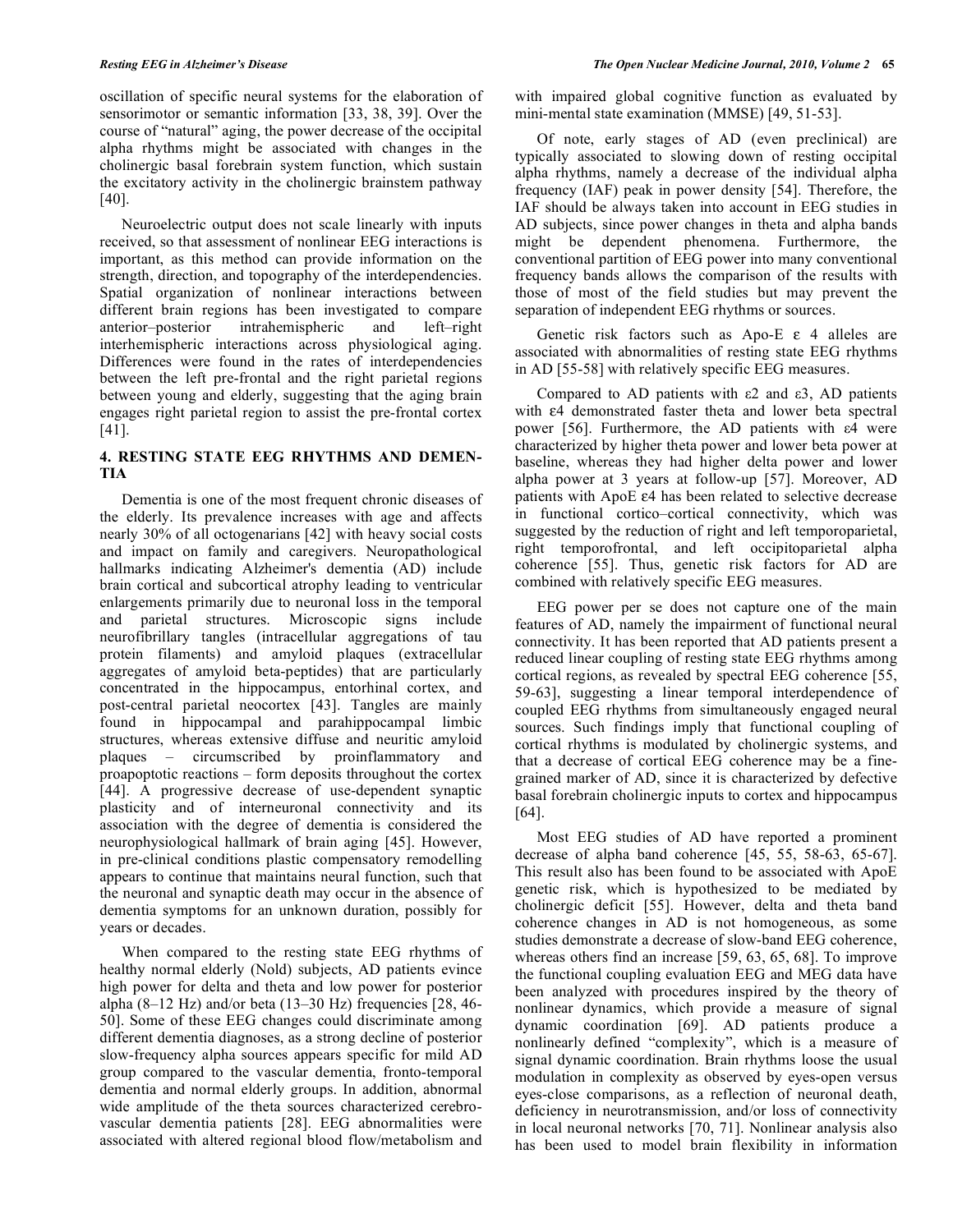processing, defined as the capability to affect information processing states from identical initial conditions. AD patients demonstrate a decrease in information processing flexibility, so that EEG complexity decrease in AD might be attributable to decreased nonlinear dynamics that are associated with cognitive decline. Among the techniques for nonlinear brain dynamics, synchronization likelihood combines sensitivity to linear and nonlinear functional coupling of EEG/MEG rhythms [69]. This measure has been shown to be significantly decreased at 10–12 Hz, 14–18 Hz, and 18–22 Hz bands when comparing AD to MCI and/or Nold subjects [72-75].

 In addition or in parallel to the cortico–cortical uncoupling progression, a decrease of synaptic coupling is likely to contribute to reducing selective EEG coherence for faster rhythms, as observed in healthy humans by transient use of a cholinergic synaptic blocker like scopolamine [93]. Animal models suggest that acetylcholine loss produces a decrease of high-frequency EEG couplings and an increase of slow-frequency couplings [78]. Loss or a significant drop in EEG synchronization in faster rhythms also has been correlated with decreased MMSE scores in MCI and AD patients [69]. Linear and nonlinear EEG analysis improves classification accuracy of AD compared to unaffected controls, and these methods correlate with disease severity [69, 73, 74].

 Few studies have assessed EEG measures over the course of dementia progression. A significant increase of delta and theta power in conjunction with decrease of alpha and beta power over a period of 30 months from diagnosis have been found [76]. The length of the follow-up is of paramount importance and indicates the reason for a lack of findings over a 12-month period [77]. The major question in this context is: "Which is the physiological mechanism at the basis of abnormal resting brain rhythms in MCI and AD?" Abnormality of resting EEG rhythms may originate from impairment in the cholinergic neural projections from basal forebrain, which is a pivotal aspect of AD [79]. Resting EEG alpha power is decreased from experimental damage to this cholinergic pathway [80]. Furthermore, the cholinergic basal forebrain has been found to be responsive to the treatment with cholinesterase inhibitors more for AD than other dementias [83]. Conversely, brainstem cholinergic innervations of the thalamus are relatively spared in AD patients [79]. Long-term (1 year) treatment of acetylcholinesterase inhibitors (AChEI) demonstrate less temporal and occipital alpha reduction for responders compared to non-responders and a combined effect on delta and low alpha [81, 82]. Hence, increasing cholinergic tone was related to restoring temporal and occipital alpha rhythms in responders. Brain cholinergic systems also appear to improve primarily cerebral blood flow with a functional impact on attentional and memory functions [84].

#### **5. RESTING STATE EEG RHYTHMS AND MILD COG-NITIVE IMPAIRMENT**

 Assessing pre-clinical dementia is of keen interest as a clinical research issue, since MCI often precedes frank dementing illness. As the selective cognitive impairments characteristic of MCI are primarily memory-related and not severe enough to exceed standard clinical criteria for AD,

their prodromal qualities do not greatly impair daily functioning and can be identified by refined clinical and neuropsychological evaluation. Consistent MCI symptoms 3–5 years following their identification either remain stable or decrease in 30–50% of the cases, whereas the remaining cases progress toward a frank AD condition or, less frequently, to other dementias. Epidemiological and clinical follow-up studies confirm that MCI reflects a transition state towards mild AD and prompts the idea that early identification of MCI patients can facilitate rehabilitative or pharmacological interventions to slow disease progression [85-87]. A recent study [88] illustrates MCI effects for lowfrequency alpha (8–10.5 Hz) activity from parietal, occipital, and limbic areas that demonstrate an intermediate magnitude in MCI compared to mild AD and normal elderly [88]. Increase of slow EEG power coupled with a decrease in alpha activity is linked to cognitive performance decline in MCI compared to Nold. More important, the spectral magnitude of these sources is correlated negatively with MMSE scores across subjects of the three groups, suggesting that EEG evidence of alpha power decrease in MCI compared to normal subjects is related to behavioral cognition [47, 67, 89-92]. The relative spectral magnitude decrease of posterior low-frequency alpha sources in MCI may be related to an initial selective impairment of the cholinergic basal forebrain, which could induce a sustained increase of the excitatory activity in the cholinergic brainstem pathway [40, 78, 93]. As a consequence, the increased excitability of thalamocortical connections would desynchronize the resting alpha rhythms and enhance the cortical excitability as seen in AD (see Section 4.5). Hence, changes of low-frequency alpha power in MCI and mild AD suggest a progressive impairment of the thalamo–cortical and cortico–cortical systems that govern visual attention. This hypothesis is consistent with clinical findings of increasing deficits of visuo-spatial abilities in MCI and mild AD [94]. Similarly, limbic sources imply a progressive impairment of thalamo–cortical and cortico–cortical systems regulating attention tone for memory functions.

 Decreases in cortico–thalamic modulation and increase of slow EEG rhythms correlated to progressive cortical hypoperfusion have been found in AD [53, 95]. Abnormal delta and alpha sources in the posterior brain regions could therefore index the progressive decline of cognitive visuospatial functions across MCI and mild AD thereby supporting a transition between these conditions [85-87]. An intriguing aspect includes the peculiar magnitude increase of the parieto-occipital high-frequency (10.5–13 Hz) alpha sources in MCI compared to mild AD and normal elderly [88]. Furthermore, prospective studies have demonstrated that increased delta/theta activity, decreased alpha and beta, and slowed mean frequency may be predictors of progression from MCI to dementia [47, 67]. These findings imply that neuroelectric indices could be developed for the preclinical assessment of dementia, as their acquisition are inexpensive, easily implemented, entirely non-invasive and very well suited for large-scale screening and follow-up of at-risk populations. A multicentric EEG study [96] exhibited the findings from a major EEG study of these factors in MCI subjects. The hypothesis that presence of ApoE  $\varepsilon$ 4 affects sources of resting EEG rhythms in MCI and AD was assessed in 89 MCI with  $34.8\%$   $\varepsilon4$  incidence and 103 AD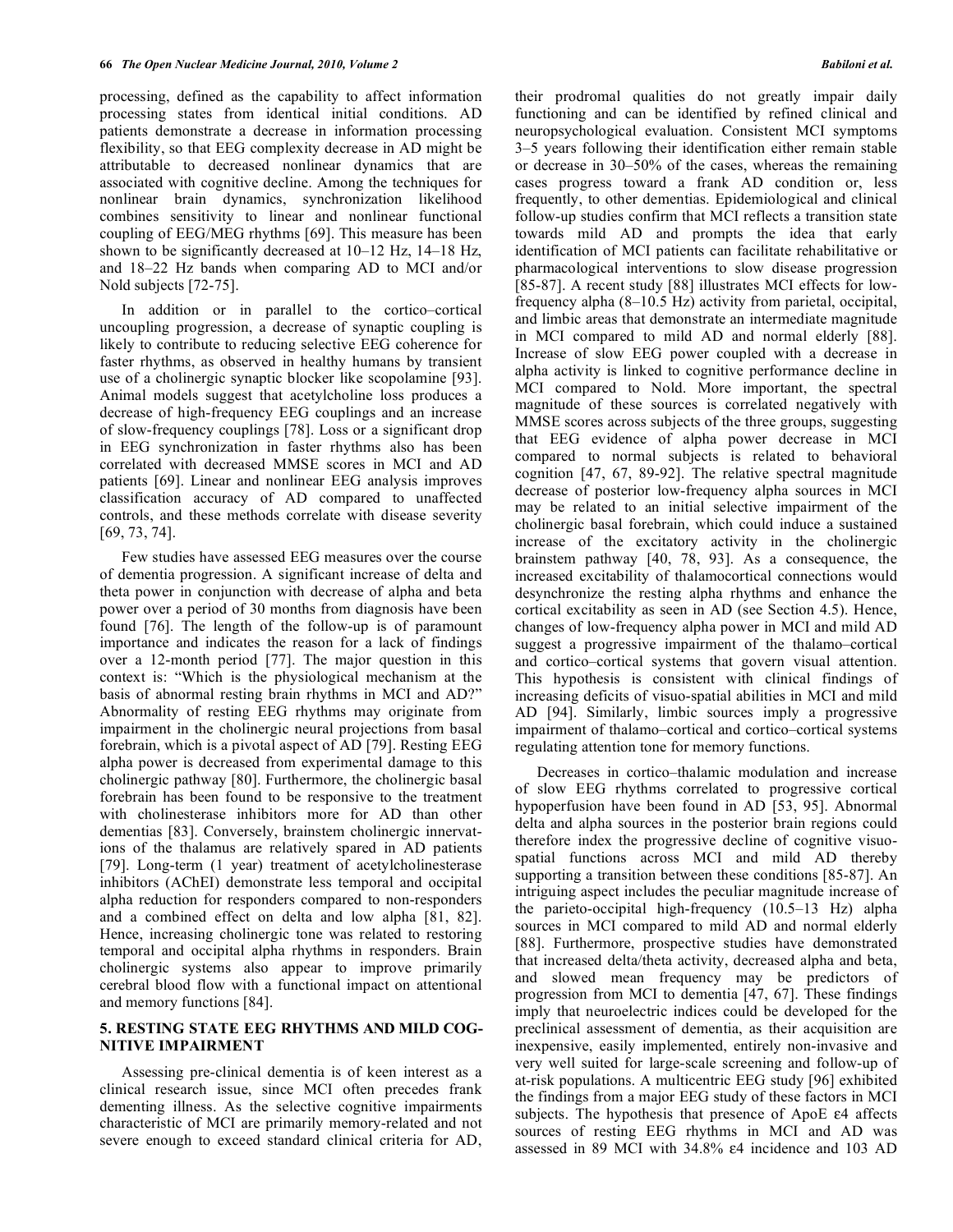with  $50.4\%$   $\varepsilon$ 4 incidence [96]. Alpha 1 and 2 sources in occipital, temporal, and limbic areas were of lower amplitude in subjects carrying the ApoE  $\varepsilon$ 4 allele. For AD homozygous for ApoE  $\varepsilon$ 4 allele, abnormal temporo-parietal and occipitoparietal EEG or MEG rhythms were found [55, 69]. However, in addition to ApoE  $\varepsilon$ 4 allele, another important genetic risk factor for late-onset AD is haplotype B of CST3 (the gene coding for cystatin C—a neurotrophic protein), which was investigated to establish eventual links with cortical rhythmicity [97]. EEG measures were obtained from 84 MCI with 42% B haplotype and 65 AD with 40% B haplotype. Slow alpha (from parietal, occipital, temporal areas) and fast alpha (from occipital areas) power were statistically lower in CST3 B carriers. A trend was observed for occipital delta power sources as stronger in CST3 B carriers than in non-carriers for both MCI and AD patients.

 Association between the presence and amount of hippocampus atrophy in AD and MCI subjects and changes in sources of posterior slow rhythms have been observed by EEG and whole-head MEG [98-100]. Less known is the relationships between impairment of white matter and slow rhythms across the continuum from MCI to AD. This issue has been addressed with EEG assessments in MCI ( $N = 34$ ) and AD ( $N = 65$ ) cases [101]. Delta activity was related to the amount of cortical atrophy revealed by MRI voxel-tovoxel volumetry of lobar brain volume (white and gray matter), such that as delta power increased brain volume decreased. Thus, changes in brain structure and function could be found for MCI and AD patients.

 As life expectancy and elderly populations in Western countries are increasing, the incidence of MCI that may predict AD or vascular dementia is rising. Cognitive impairment associated with MCI or AD is associated with decreased power and coherence in the alpha/beta band, at least at the group level. This observation suggests the occurrence of a functional disconnection among cortical areas, since both power and coherence in the delta and theta bands increase with cortical deafferentiation from subcortical structures [102]. However, the extent to which features of neuroelectric activity can be used to predict the conversion from MCI to AD in single subjects is as yet unclear. In a seminal EEG study, a multiple logistic regression of theta power (3.5–7.5 Hz), mean frequency, and interhemispheric coherence has been ablt to to predict decline from MCI to AD at long term for with an overall predictive accuracy of about 90% [103]. Furthermore, spectral EEG coherence or other EEG features have shown to contribute to the discrimination of Nold from mild AD with 89–45% of success, from MCI to AD with 92–78% of success, and the conversion of MCI subjects to AD with 87–60% of success [47, 63, 67, 104-109]. These findings are encouraging for future development of this prognostic and perhaps diagnostic approach [110].

 Rossini *et al*. (2006) [111] investigated whether combined analysis of EEG power and coherence provide early and reliable discrimination of MCI subjects who will convert to AD after a relatively brief follow-up. Cortical connectivity using spectral coherence measures and LORETA was evaluated to characterize EEG sources at baseline in 69 MCI cases that were reassessed clinically after about 14 months. At follow-up, 45 subjects were classified

as stable MCI (MCI Stable), whereas the remaining 24 had converted to AD (MCI Converted). Results showed that at baseline, fronto-parietal midline coherence as well as delta (temporal), theta (parietal, occipital and temporal), and lowfrequency alpha (central, parietal, occipital, temporal, limbic) sources were stronger in MCI Converted than MCI Stable subjects. Cox regression modeling showed low midline coherence and weak temporal source was associated with 10% annual rate AD conversion, while this rate increased up to 40% and 60% when strong temporal delta source and high midline gamma coherence were observed respectively. This outcome indicates that quantitative EEG is able to predict with a good approximation MCI progression to AD in the short run.

### **6. CONCLUSIONS**

 The present review highlights the use of modern EEG techniques that report assessment of physiological and pathological brain aging. Application of these techniques allows the quantification of the power and functional coupling of resting state EEG rhythms at scalp electrodes and mathematical cortical sources. The results reviewed in the present article suggest that these quantitative indexes of resting state EEG rhythms might reflect neurodegenerative processes along preclinical and clinical stages of AD. Moreover, risk factors including genetic causes correlate with neurophysiological findings to reinforce their causative role in diagnosis and prognosis of pathologic brain aging. Unfortunately, this remarkable literature suffers from the partial lack of integration of various EEG techniques such as analysis of power density and functional coupling (i.e. spectral coherence, directed transfer function) within a unique frame of goal-directed test for evaluation of physiological brain aging and discrimination from abnormal scenarios heralding neurodegeneration. In the near future, systematic evaluation of AD and other dementing disorders relative to normal aging using refined and integrated EEG techniques will help to coalesce these methodologies and improve diagnostic utility. If this approach can provide clinically useful information at the individual level, such methods should prompt design of an instrument widely available for large-scale population-based screening studies. The results would be welcome for prognosis and providing an objective evaluation of innovative pharmacological and cognitive rehabilitation treatments for dementing illness.

#### **ACKNOWLEDGEMENTS**

 The research was granted by San Raffaele Tosinvest Sanita' and Fatebenefratelli Association for Biomedical Research (AFaR). Dr. Roberta Lizio carried out this research in the framework of Doctoral School on "Neurophysiology" at the Department of Physiology and Pharmacology, University of Rome Sapienza – Italy.

#### **REFERENCES**

- [1] Berger H. Über das Elektroenkephalogramm des Menschen. Arch Psychiatr Nervenkr 1929; 87: 527-70.
- [2] Berger H. Das Elektroenkephalogramm des Menschen. Halle an der Saale, Buchdruckerei des Waisenhauses, Neue Folge 1938; Vol 6/No 38 of Nova acta Leopoldina.
- [3] Rossini PM, Dal Forno G. Integrated technology for evaluation of brain function and neural plasticity. Phys Med Rehabil Clin N Am 2004; 15: 263-306.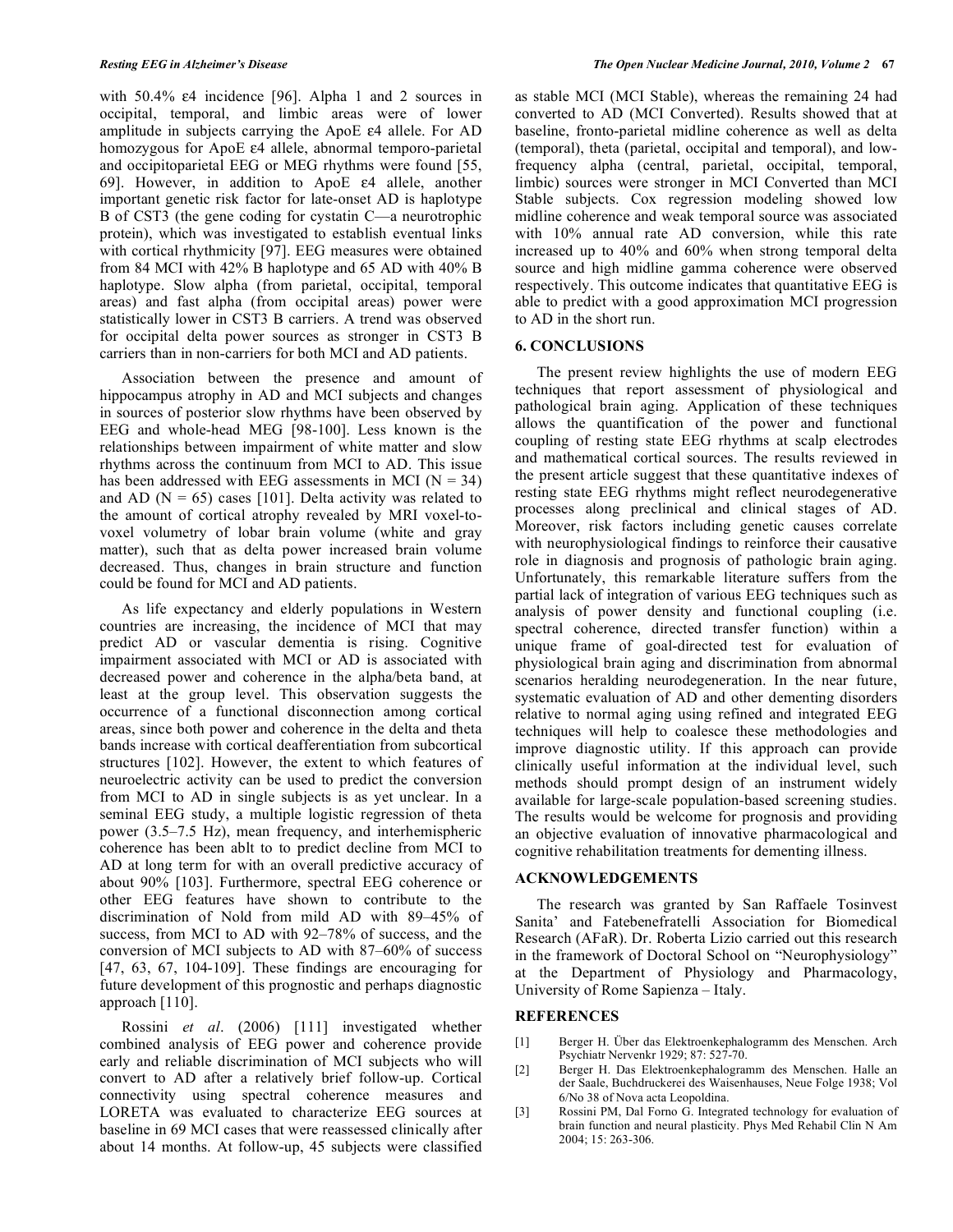#### **68** *The Open Nuclear Medicine Journal, 2010, Volume 2 Babiloni et al.*

- [4] Celesia GG, Kaufman D, Cone S. Effects of age and sex on pattern electroretinograms and visual evoked potentials. Electroencephalogr. Clin Neurophysiol 1987; 68: 161-71.
- [5] Rossini PM. Implications of brain plasticity to brain-machine interfaces operation a potential paradox? Int Rev Neurobiol 2009; 86: 81-90.
- [6] Rossini PM, Rossi S, Babiloni C, Polich J. Clinical neurophysiology of aging brain: from normal aging to neurodegeneration. Prog Neurobiol 2007; 83: 375-400.
- [7] Olichney JM, Iragui VJ, Salmon DP, Riggins BR, Morris SK, Kutas M. Absent event-related potential (ERP) word repetition effects in mild Alzheimer's disease. Clin Neurophysiol 2006; 117: 1319-30.
- [8] Olichney JM, Morris SK, Ochoa C, *et al*. Abnormal verbal event related potentials in mild cognitive impairment and incipient Alzheimer's disease. J Neurol Neurosur 2002; 73: 377-84.
- [9] Polich J, Corey-Bloom J. Alzheimer's disease and P300: review and evaluation of task and modality. Curr Alzheimer Res 2005; 2: 515-25.
- [10] Nunez PL. Toward a quantitative description of large-scale neocortical dynamic function and EEG. Behav Brain Sci 2000; 23: 371-98 (Discussion 399-437).
- [11] Babiloni F, Carducci F, Cincotti F, *et al*. Linear inverse source estimate of combined EEG and MEG data related to voluntary movements. Hum Brain Mapp 2001; 14: 197-209.
- [12] Babiloni F, Babiloni C, Fattorini L, Carducci F, Onorati P, Urbano A. Performances of surface Laplacian estimators: a study of simulated and real scalp potential distributions. Brain Topogr 1995; 8: 35-45.
- [13] Babiloni F, Babiloni C, Carducci F, Fattorini L, Onorati P, Urbano A. Spline Laplacian estimate of EEG potentials over a realistic magnetic resonance-constructed scalp surface model. Electroencephalogr. Clin Neurophysiol 1996; 98: 363-73.
- [14] Babiloni F, Babiloni C, Carducci F, Cincotti F, Rossini PM. 'The stone of madness' and the search for the cortical sources of brain diseases with non-invasive EEG techniques. Clin Neurophysiol 2003; 114: 1775-80.
- [15] Nunez PL, Srinivasan R. Electric fields of the brain: the neurophysics of EEG. New York, USA: Oxford University Press 2006.
- [16] Nunez PL. Neocortical Dynamics and Human EEG Rhythms. New York, USA: Oxford University Press 1995.
- [17] Kaminski MJ, Blinowska KJ. A new method of the description of the information flow in the structures. Biol Cybern 1991; 65: 203- 10.
- [18] Kaminski MJ, Blinowska KJ, Szclenberger W. Topographic analysis of coherence and propagation of EEG activity during sleep and wakefulness. Electroencephalogr. Clin Neurophysiol 1997; 102: 216-27.
- [19] Korzeniewska A, Kasicki S, Kaminski M, Blinowska KJ. Information flow between hippocampus and related structures during various types of rat's behavior. J. Neurosci Methods 1997;  $73:49-60.$
- [20] Mima T, Matsuoka T, Hallett M. Functional coupling of human right and left cortical motor areas demonstrated with partial coherence analysis. Neurosci Lett 2000; 287: 93-6.
- [21] Babiloni C, Vecchio F, Babiloni F, *et al*. Coupling between ''hand'' primary sensorimotor cortex and lower limb muscles after ulnar nerve surgical transfer in paraplegia. Behav Neurosci 2004; 118: 214-22.
- [22] Babiloni C, Babiloni F, Carducci F, *et al*. Functional frontoparietal connectivity during short-term memory as revealed by highresolution EEG coherence analysis. Behav Neurosci 2004; 118: 687-97.
- [23] Pascual-Marqui RD, Michel CM, Lehmann D. Low resolution electromagnetic tomography: a new method for localizing electrical activity in the brain. Int J Psychophysiol 1994; 18: 49-65.
- [24] Pascual-Marquiì RD, Lehmann D, Koenig T, *et al*. Low resolution brain electromagnetic tomography (LORETA) functional imaging in acute, neurolepticnaive, first-episode, productive schizophrenia. Psychiatry Res 1999; 90: 169-79.
- [25] Pascual-Marqui RD, Esslen M, Kochi K, Lehmann D. Functional imaging with low resolution brain electromagnetic tomography (LORETA): a review. Methods Find Exp Clin Pharmacol 2002; 24: 91-5.
- [26] Isotani T, Tanaka H, Lehmann D, *et al*. Source localization of EEG activity during hypnotically induced anxiety and relaxation. Int J Psychophysiol 2001; 41: 143-53.
- [27] Mientus S, Gallinat J, Wuebben Y, *et al*. Cortical hypoactivation during resting EEG in schizophrenics but not in depressives and schizotypal subjects as revealed by low resolution electromagnetic tomography (LORETA). Psychiatry Res 2002; 116: 95-111.
- [28] Babiloni C, Binetti G, Cassetta E, *et al*. Mapping distributed sources of cortical rhythms in mild Alzheimer's disease. A multicentric EEG study. Neuroimage 2004; 22: 57-67.
- [29] Saletu M, Anderer P, Saletu-Zyhlarz GM, *et al*. EEG-tomographic studies with LORETA on vigilance differences between narcolepsy patients and controls and subsequent double-blind, placebocontrolled studies with modafinil. J Neurol 2004; 251: 1354-63.
- [30] Dujardin K, Bourriez JL, and Guieu JD, Event-related desynchronization (ERD) patterns during verbal memory tasks: effect of age. Int J Psychophysiol 1994; 16: 17-27.
- [31] Dujardin K, Bourriez JL, Guieu JD. Event-related desynchronization (ERD) patterns during memory processes: effects of aging and task difficulty. Electroencephalogr Clin Neurophysiol 1995; 96: 169-82.
- [32] Klass DW, Brenner RP. Electroencephalography of the elderly. J Clin Neurophysiol 1995; 12: 116-31.
- [33] Klimesch W. EEG alpha and theta oscillations reflect cognitive and memory performance: a review and analysis. Brain Res Rev 1999; 29:169-95.
- [34] Babiloni C, Binetti G, Cassarono A, *et al.* Sources of cortical rhythms in adults during physiological aging: a multicentric EEG study. Hum Brain Mapp 2006; 27: 162-72.
- [35] Steriade M, Llinas RR. The functional states of the thalamus and the associated neuronal interplay. Physiol Rev 1998; 68: 649-742.
- [36] Brunia CH. Neural aspects of anticipatory behavior. Acta Psychol 1999; 101: 213-42.
- [37] Pfurtscheller G, Lopes da Silva FH. Event-related EEG/MEG synchronization and desynchronization: basic principles. Clin Neurophysiol 1999; 110: 1842-57.
- [38] Klimesch W. Memory processes, brain oscillations and EEG synchronization. Int J Psychophysiol 1996; 24: 61-100.
- [39] Klimesch, W. EEG-alpha rhythms and memory processes. Int J Psychophysiol 1997; 26: 319-40.
- [40] Sarter M, Bruno JP. Cortical acetylcholine, reality distortion, schizophrenia, and Lewy body dementia: too much or too little cortical acetylcholine? Brain Cogn 1998; 38: 297-316.
- [41] Terry JR, Anderson C, Horne JA. Nonlinear analysis of EEG during NREM sleep reveals changes in functional connectivity due to natural aging. Hum Brain Mapp 2004; 23: 73-84.
- [42] Vicioso BA. Dementia: when is it not Alzheimer disease? Am J Med Sci 2002; 324: 84-95.
- [43] Iqbal K, Alonso Adel C, El-Akkad E, *et al*. Significance and mechanism of Alzheimer neurofibrillary degeneration and therapeutic targets to inhibit this lesion. J Mol Neurosci 2002; 19: 95-9.
- [44] Goedert M, Spillantini MG. A century of Alzheimer's disease. Science 2006; 314: 777-81.
- [45] Cook IA, Leuchter AF. Synaptic dysfunction in Alzheimer's disease: clinical assessment using quantitative EEG. Behav Brain Res 1996; 78: 15-23.
- [46] Dierks T, Jelic V, Pascual-Marqui RD, *et al*. Spatial pattern of cerebral glucose metabolism (PET) correlates with localization of intracerebral EEG-generators in Alzheimer's disease. Clin Neurophysiol 2000; 111: 1817-24.
- [47] Huang C, Wahlund L, Dierks T, Julin P, Winblad B, Jelic V. Discrimination of Alzheimer's disease and mild cognitive impairment by equivalent EEG sources: a cross-sectional and longitudinal study. Clin Neurophysiol 2000; 111: 1961-7.
- [48] Ponomareva NV, Selesneva ND, Jarikov GA. EEG alterations in subjects at high familial risk for Alzheimer's disease. Neuropsychobiology 2003; 48: 152-9.
- [49] Jeong, J. EEG dynamics in patients with Alzheimer's disease. Clin Neurophysiol 2004; 115: 1490-1505.
- [50] Prichep LS. Use of normative databases and statistical methods in demonstrating clinical utility of QEEG: importance and cautions. Clin EEG Neurosci 2005; 36: 82-7.
- [51] Sloan EP, Fenton GW, Kennedy NS, MacLennan JM. Electroencephalography and single photon emission computed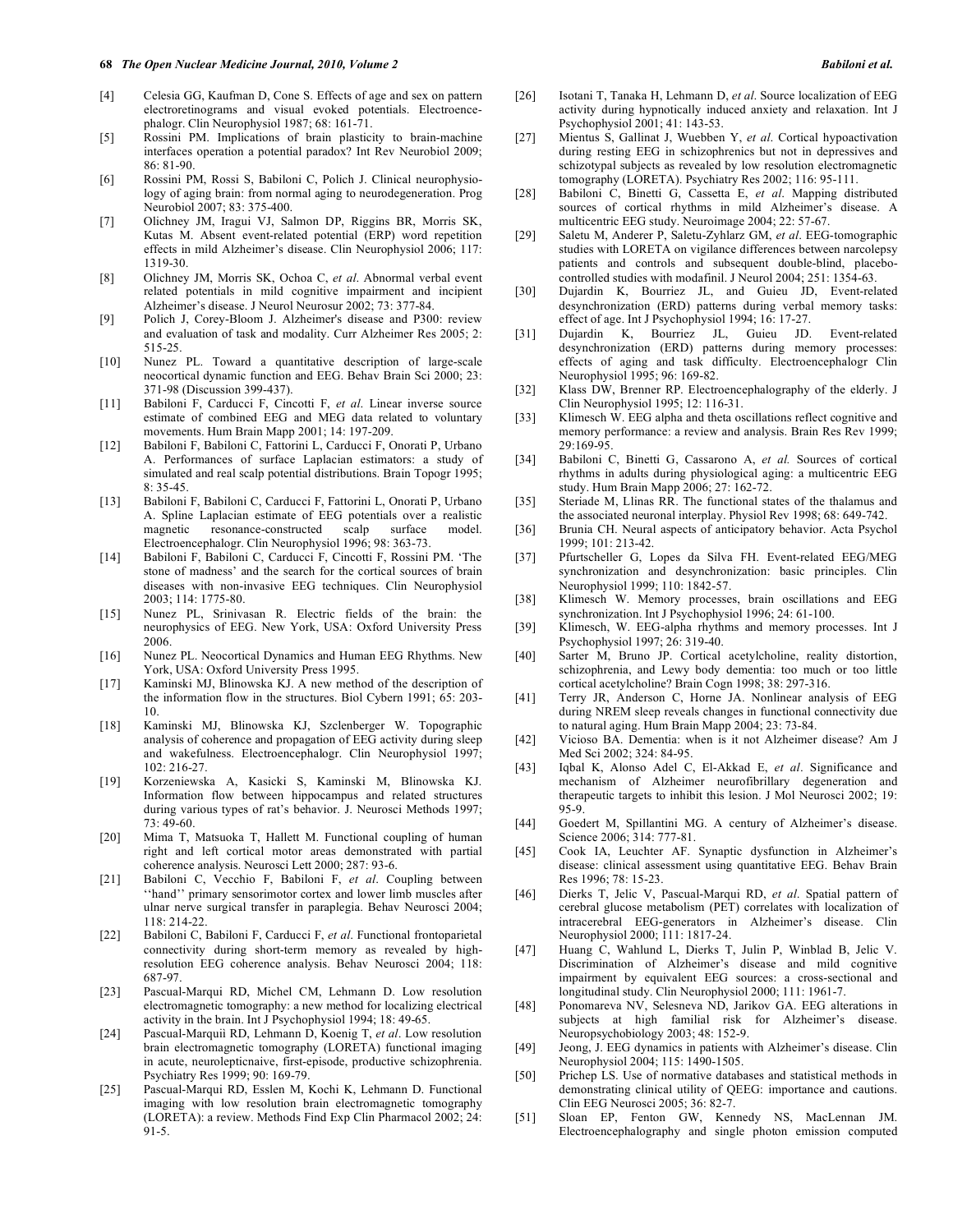tomography in dementia: a comparative study. Psychol Med 1995; 25: 631-8.

- [52] Rodriguez G, Vitali P, Nobili F. Long-term effects of boxing and judochoking techniques on brain function. Ital J Neurol Sci 1998; 19: 367-72.
- [53] Rodriguez G, Nobili F, Copello F, *et al*. 99mTc-HMPAO regional cerebral blood flow and quantitative electroencephalography in Alzheimer's disease: a correlative study. J Nucl Med 1999; 40: 522-9.
- [54] Moretti DV, Babiloni C, Binetti G, *et al*. Individual analysis of EEG frequency and band power in mild Alzheimer's disease. Clin Neurophysiol 2004; 115: 299-308.
- [55] Jelic V, Julin P, Shigeta M, *et al*. Apolipoprotein E epsilon4 allele decreases functional connectivity in Alzheimer's disease as measured by EEG coherence. J Neurol Neurosurg Psychiatry 1997; 63: 59-65.
- [56] Lehtovirta M, Partanen J, Kononen M, *et al*. Spectral analysis of EEG in Alzheimer's disease: relation to apolipoprotein E polymorphism. Neurobiol Aging 1996; 17: 523-6.
- [57] Lehtovirta M, Partanen J, Kononen M, *et al*. A longitudinal quantitative EEG study of Alzheimer's disease: relation to apolipoprotein E polymorphism. Dement Geriatr Cogn Disord 2000; 11: 29-35.
- [58] Almkvist O, Jelic V, Amberla K, Hellstrom-Lindahl E, Meurling L, Nordberg A. Responder characteristics to a single oral dose of cholinesterase inhibitor: a double-blind placebo-controlled study with tacrine in Alzheimer patients. Dement Geriatr Cogn Disord 2001; 12: 22-32.
- [59] Locatelli T, Cursi M, Liberati D, Franceschi M, Comi G. EEG coherence in Alzheimer's disease. Electroencephalogr Clin Neurophysiol 1998; 106: 229-37.
- [60] Wada Y, Nanbu Y, Kikuchi M, Koshino Y, Hashimoto T, Yamaguchi N. Abnormal functional connectivity in Alzheimer's disease: intrahemispheric EEG coherence during rest and photic stimulation. Eur Arch Psychiatry Clin Neurosci 1998; 248: 203-8.
- [61] Wada Y, Nanbu Y, Koshino Y, Yamaguchi N, Hashimoto T. Reduced interhemispheric EEG coherence in Alzheimer disease: analysis during rest and photic stimulation. Alzheimer Dis Assoc Disord 1998; 12: 175-81.
- [62] Knott V, Mohr E, Mahoney C, Ilivitsky V. Electroencephalographic coherence in Alzheimer's disease: comparisons with a control group and population norms. J Geriatr Psychiatry Neurol 2000; 13: 1-8.
- [63] Adler G, Brassen S, Jajcevic A. EEG coherence in Alzheimer's dementia. J Neural Transm 2003; 9: 1051-8.
- [64] Stam CJ, Jones BF, Manshanden I, *et al*. Magnetoencephalographic evaluation of resting-state functional connectivity in Alzheimer's disease. Neuroimage 2006; 32: 1335-44.
- [65] Leuchter AF, Spar JE, Walter DO, Weiner H. Electroencephalographic spectra and coherence in the diagnosis of Alzheimer's-type and multi-infarct dementia. A pilot study. Arch Gen Psychiatry 1987; 44: 993-8.
- [66] Leuchter AF, Newton TF, Cook IA, Walter DO, Rosenberg-Thompson S, Lachenbruch PA. Changes in brain functional connectivity in Alzheimer-type and multi-infarct dementia. Brain 1992; 115: 1543-61.
- [67] Jelic V, Johansson SE, Almkvist O, *et al*. Quantitative electroencephalography in mild cognitive impairment: longitudinal changes and possible prediction of Alzheimer's disease. Neurobiol Aging 2000; 21: 533-40.
- [68] Brunovsky M, Matousek M, Edman A, Cervena K, Krajca V. Objective assessment of the degree of dementia by means of EEG. Neuropsychobiology 2003; 48: 19-26.
- [69] Stam CJ. Nonlinear dynamical analysis of EEG and MEG: review of an emerging field. Clin Neurophysiol 2005; 116: 2266-301.
- [70] Besthorn C, Sattel H, Geiger-Kabisch C, Zerfass R, Forstl H. Parameters of EEG dimensional complexity in Alzheimer's disease. Electroencephalogr Clin Neurophysiol 1995; 95: 84-9.
- [71] Jeong J, Kim SY, Han SH. Non-linear dynamical analysis of the EEG in Alzheimer's disease with optimal embedding dimension. Electroencephalogr Clin Neurophysiol 1998; 106: 220-8.
- [72] Stam CJ, van Cappellen van Walsum AM, Pijnenburg VA, *et al*. Generalized synchronization of MEG recordings in Alzheimer's disease: evidence for involvement of the gamma band. J Clin Neurophysiol 2002; 19: 562-74.
- [73] Babiloni C, Ferri R, Moretti DV, *et al*. Abnormal frontoparietal coupling of brain rhythms in mild Alzheimer's disease: a multicentric EEG study. Eur J Neurosci 2004; 19: 2583-90.
- [74] Babiloni C, Ferri R, Binetti G, *et al*. Fronto-parietal coupling of brain rhythms in mild cognitive impairment: a multicentric EEG study. Brain Res Bull 2006; 69: 63-73.
- [75] Pijnenburg YA, v d Made Y, van Cappellen van Walsum AM, Knol DL, Scheltens P, Stam CJ. EEG synchronization likelihood in mild cognitive impairment and Alzheimer's disease during a working memory task. Clin Neurophysiol 2004; 115: 1332-9.
- [76] Coben LA, Danziger W, Storandt M. A longitudinal EEG study of mild senile dementia of Alzheimer type: changes at 1 year and at 2.5 years. Electroencephalogr Clin Neurophysiol 1985; 61: 101-12.
- [77] Soininen H, Partanen J, Laulumaa, Helkala EL, Laakso M, Riekkinen PJ. Longitudinal EEG spectral analysis in early stage of Alzheimer's disease. Electroencephalogr Clin Neurophysiol 1989; 72: 290-7.
- [78] Villa AE, Tetko IV, Dutoit P, Vantini G. Non-linear cortico– cortical interactions modulated by cholinergic afferences from the rat basal forebrain. Biosystems 2000; 58: 219-28.
- [79] Mesulam M. The cholinergic lesion of Alzheimer's disease: pivotal factor or side show? Learn Mem 2004; 11: 13-9.
- [80] Holschneider DP, Leuchter AF, Scremin OU, Treiman DM, Walton NY. Effects of cholinergic deafferentation and NGF on brain electrical coherence. Brain Res Bull 1998; 45: 531-41.
- [81] Rodriguez G, Vitali P, De Leo C, De Carli F, Girtler N, Nobili F. Quantitative EEG changes in Alzheimer patients during long-term donepezil therapy. Neuropsychobiology 2002; 46: 49-56.
- [82] Babiloni C, Cassetta E, Dal Forno G, *et al*. Donepezil effects on sources of cortical rhythms in mild Alzheimer's disease: responders *vs* non-responders. Neuroimage 2006; 31: 1650-65.
- [83] Tanaka Y, Hanyu H, Sakurai H, Takasaki M, Abe K. Atrophy of the substantia innominata on magnetic resonance imaging predicts response to donepezil treatment in Alzheimer's disease patients. Dement Geriatr Cogn Disord 2003; 16: 119-25.
- [84] Classen JA, Jansen RW. Cholinergically mediated augmentation of cerebral perfusion in Alzheimer's disease and related cognitive disorders: the cholinergic-vascular hypothesis. J Gerontol Am Biol Sci Med Sci 2006; 61: 267-71.
- [85] Winblad B, Palmer K, Kivipelto M, *et al*. Mild cognitive impairment—beyond controversies, towards a consensus: report of the International Working Group on Mild Cognitive Impairment. J Intern Med 2004; 256: 240-6.
- [86] Gauthier S, Reisberg B, Zaudig M, *et al*. International Psychogeriatric Association Expert Conference on mild cognitive impairment. Mild cognitive impairment. Lancet 2006; 367: 1262- 70.
- [87] Portet F, Ousset PJ, Visser PJ, *et al*. MCI Working Group of the European Consortium on Alzheimer's Disease (EADC). Mild cognitive impairment (MCI) in medical practice: a critical review of the concept and new diagnostic procedure. Report of the MCI Working Group of the European Consortium on Alzheimer's Disease. J Neurol Neurosurg Psychiatry 2006; 77: 714-8.
- [88] Babiloni C, Binetti G, Cassetta E, *et al*. Sources of cortical rhythms change as a function of cognitive impairment in pathological aging: a multicenter study. Clin Neurophysiol 2006; 117: 252-68.
- [89] Jelic V, Shigeta M, Julin P, Almkvist O, Winblad B, Wahlund LO. Quantitative electroencephalography power and coherence in Alzheimer's disease and mild cognitive impairment. Dementia 1996; 7: 314-23.
- [90] Grunwald M, Busse F, Hensel A, *et al*. Correlation between cortical theta activity and hippocampal volumes in health, mild cognitive impairment, and mild dementia. J Clin Neurophysiol 2001; 18: 178-84.
- [91] Kwak YT. Quantitative EEG findings in different stages of Alzheimer's disease. J Clin Neurophysiol 2006; 23: 456-61.
- [92] Rossini PM, Del Percio C, Pasqualetti P, *et al*. Conversion from mild cognitive impairment to Alzheimer's disease is predicted by sources and coherence of brain electroencephalography rhythms. Neuroscience 2006; 143: 793-803.
- [93] Kikuchi M, Wada Y, Koshino Y, Nanbu Y, Hashimoto T. Effects of scopolamine on interhemispheric EEG coherence in healthy subjects: analysis during rest and photic stimulation. Clin Electroencephalogr 2000; 31: 109-15.